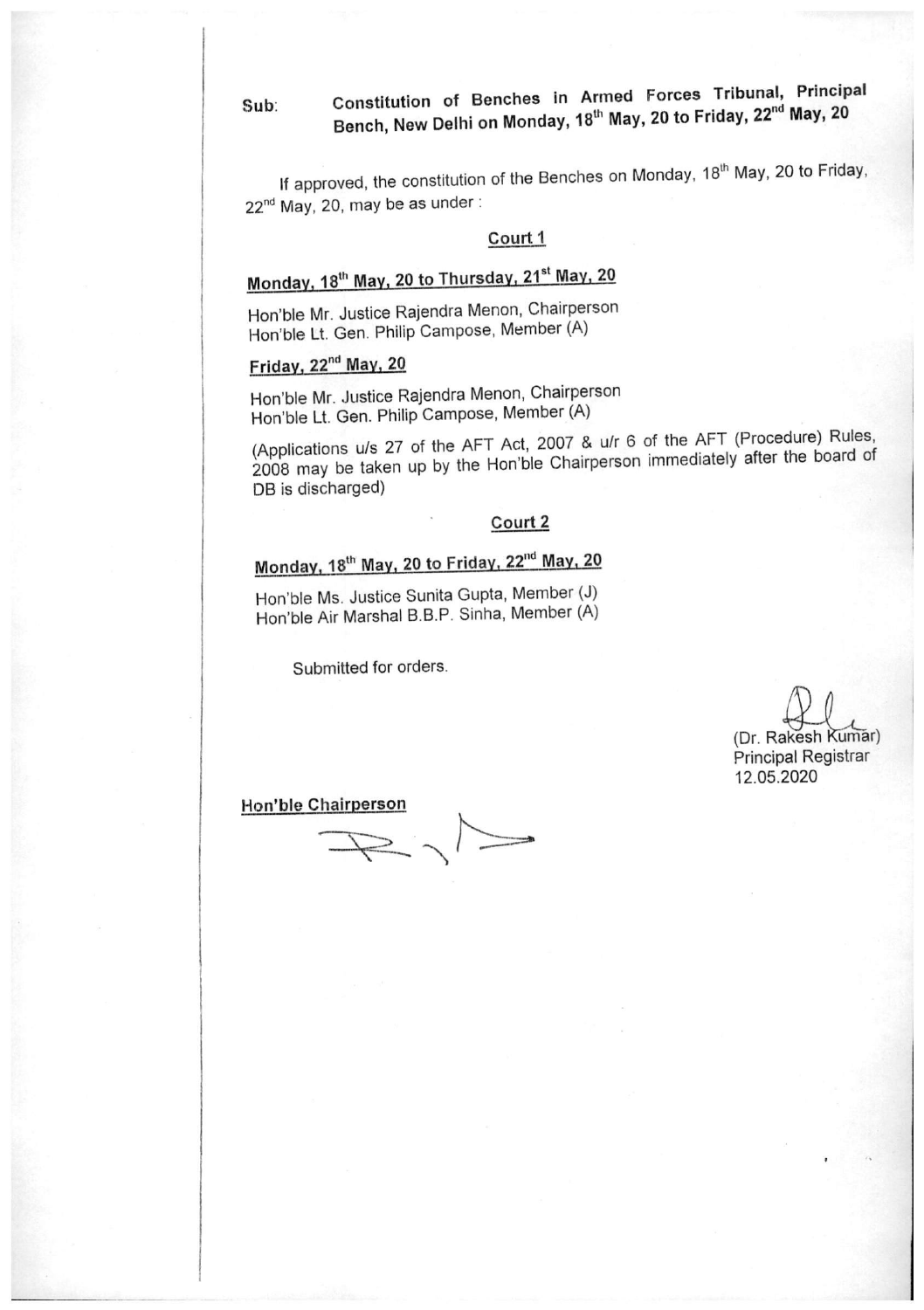**Date: 18-05-2020**

**Timing: 10:30 AM to 01.00 PM & 02.00 PM to 04.30 PM**

### **COURT No. 1 (Ground Floor)**

#### **CORAM:**

#### **HON'BLE THE CHAIRPERSON HON'BLE LT. GEN. PHILIP CAMPOSE**

|    | S. No. Case No.      | <b>Parties Name</b>                                | <b>Advocate for Petitioner /</b><br><b>Respondents</b> |
|----|----------------------|----------------------------------------------------|--------------------------------------------------------|
|    | <b>For Admission</b> |                                                    |                                                        |
| 1. | OA 435/2020          | JC-805864P Nb Sub/AEC Kishor<br>Kumar (Retd.)      | Mr. Indra Sen Singh/Abhishek<br>Singh                  |
|    |                      | V/s                                                |                                                        |
|    |                      | UOI & Ors.                                         | None                                                   |
| 2. | OA 449/2020          | Ris/Clk (SD) Chandan Singh (JC<br>246632 N)        | Mr Indra Sen Singh & Abhishek<br>Singh                 |
|    |                      | V/s                                                |                                                        |
|    |                      | UOI & Ors.                                         | None                                                   |
| 3. | OA 550/2020          | No. 14841223K Sep Rajesh Paul                      | Mr. RK Rastogi                                         |
|    |                      | V/s<br>UOI & Ors.                                  |                                                        |
|    |                      |                                                    | None                                                   |
| 4. | OA 569/2020          | No. 1577543L Ex Sep /DSC<br><b>Bhupender Singh</b> | Mr. US Maurya                                          |
|    |                      | V/s                                                |                                                        |
|    |                      | UOI & Ors.                                         | None                                                   |
| 5. | OA 570/2020          | Major Ravindra Singh Mahla (IC<br>72723-L)         | Mr. Anand kumar                                        |
|    |                      | V/s                                                |                                                        |
|    |                      | UOI & Ors.                                         | None                                                   |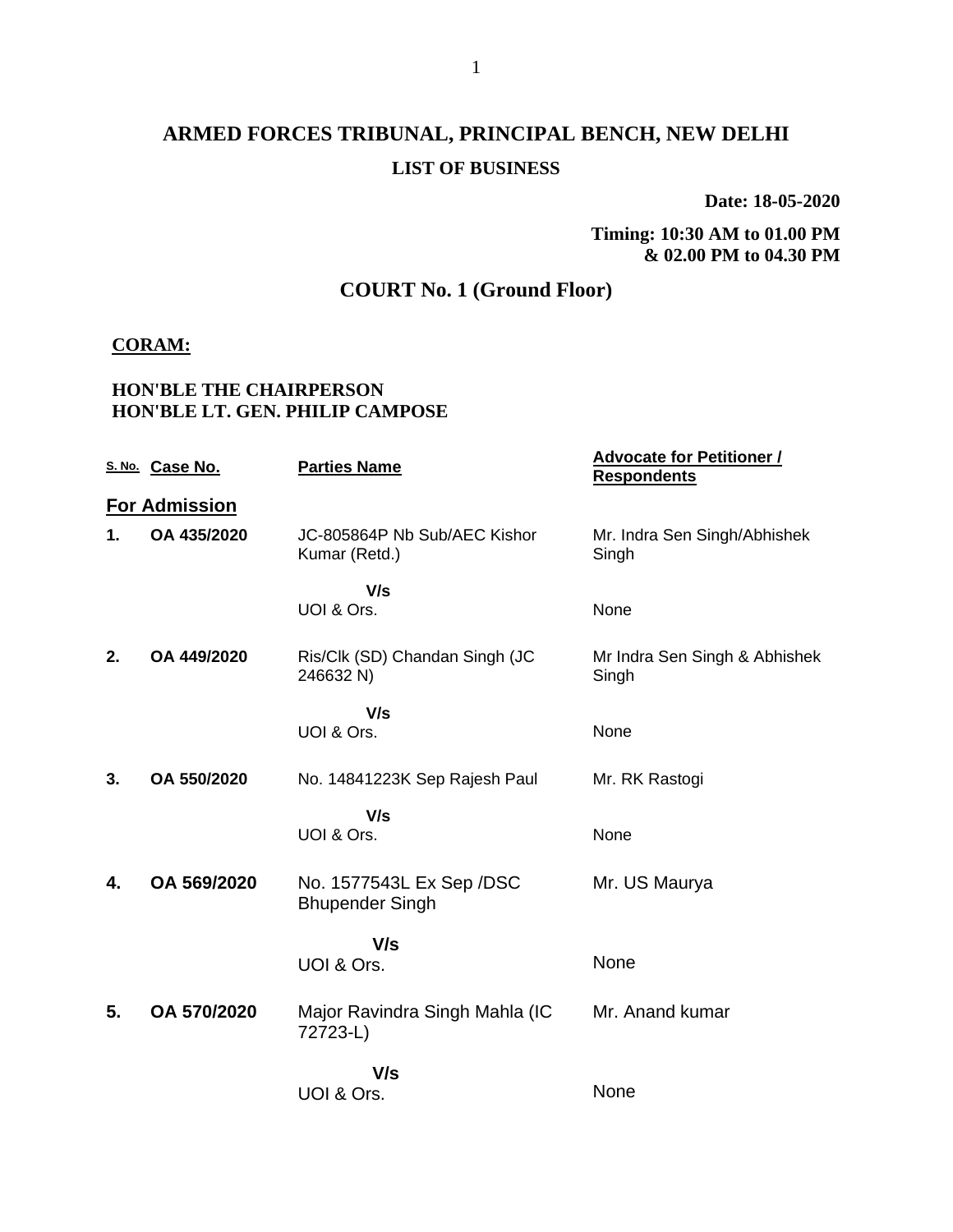|    | <b>For Orders</b>            |                                  |                             |
|----|------------------------------|----------------------------------|-----------------------------|
| 6. | MA 683/2020<br>$\mathsf{In}$ | Lt Cdr T Rajkumar                | Mr. Nikhil Palli            |
|    | OA 337/2017                  | V/s                              |                             |
|    |                              | UOI & Ors                        | Mr. Harish V Shankar        |
|    | <b>For Hearing</b>           |                                  |                             |
| 7. | OA 1545/2018                 | JC-760866L Ex Sub Tilak Raj      | Mr. VS Kadian               |
|    |                              | V/s                              |                             |
|    |                              | UOI & Ors.                       | Ms. Barkha Babber           |
| 8. | OA 1863/2018                 | IC-58128W Lt Col Praveen Kumar   | Mr. S S Pandey & Associates |
|    |                              | V/s                              |                             |
|    |                              | UOI & Ors.                       | Mr. Anil Gautam             |
| 9. | OA 65/2019                   | Ex Sub Saleem Khan (JC-470919 N) | Mr Virender Singh Kadian    |
|    |                              | V/s                              |                             |
|    |                              | UOI & Ors.                       | Mr. Avdhesh Kumar Singh     |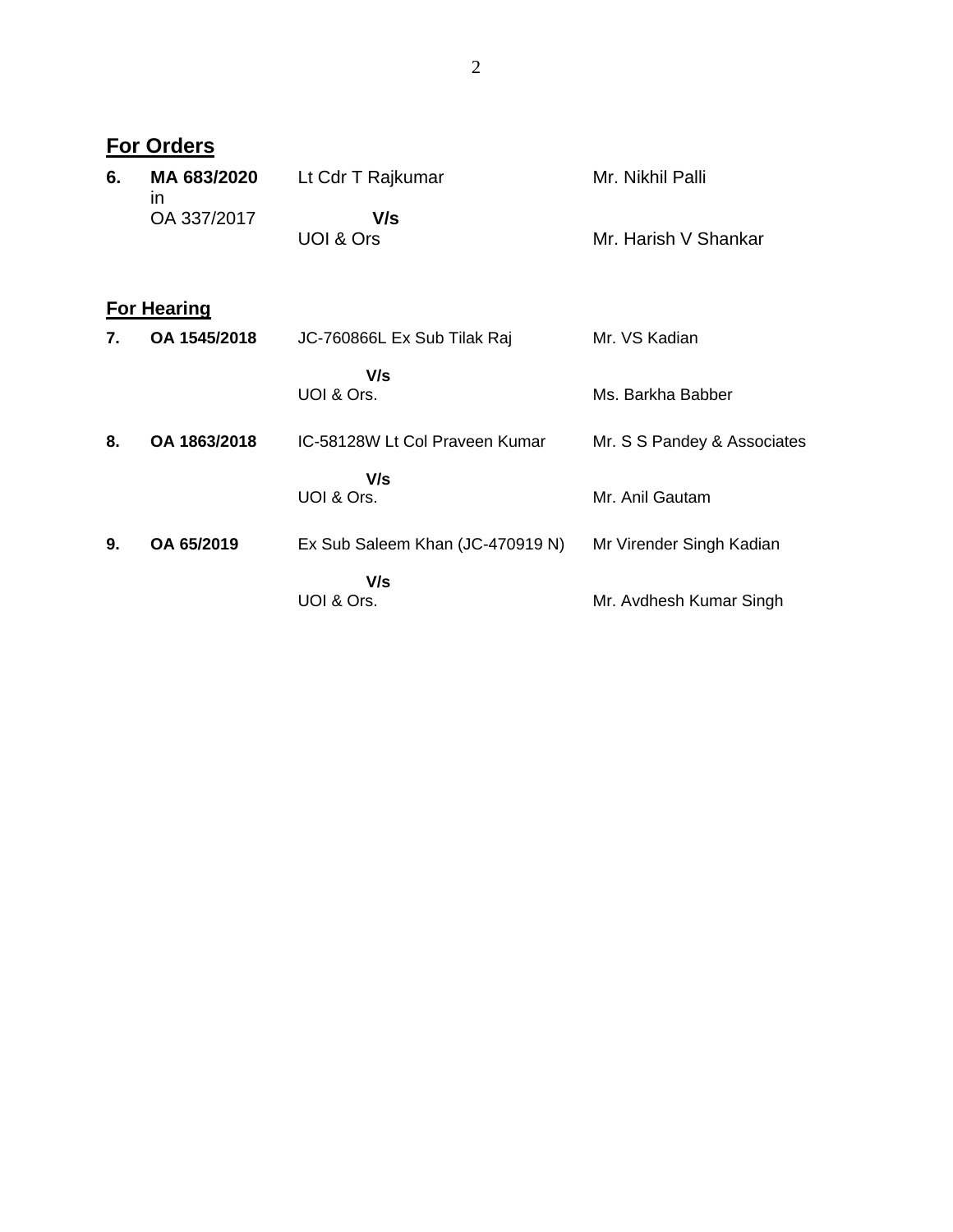## **ARMED FORCES TRIBUNAL, PRINCIPAL BENCH, NEW DELHI LIST OF BUSINESS**

**Date: 18-05-2020**

**Timing: 10:30 AM to 01.00 PM & 02.00 PM to 04.30 PM**

### **COURT No. 2 (Ground Floor)**

#### **CORAM:**

#### **HON'BLE MS. JUSTICE SUNITA GUPTA HON'BLE AIR MARSHAL B.B.P. SINHA**

|    | S. No. Case No.           | <b>Parties Name</b>                                 | <b>Advocate for Petitioner /</b><br><b>Respondents</b> |
|----|---------------------------|-----------------------------------------------------|--------------------------------------------------------|
|    | <b>For Clarifications</b> |                                                     |                                                        |
| 1. | OA 991/2016               | Smt Perm Devi                                       | Mr. S M Dalal                                          |
|    | with<br>MA 775/2016       | V/s<br>UOI & Ors.                                   | Mr Arvind Patel                                        |
|    | <b>For Admission</b>      |                                                     |                                                        |
| 2. | OA 568/2020<br>with       | Smt Lachhimi                                        | Mr. US Maurya                                          |
|    | MA 684/2020               | V/s<br>UOI & Ors.                                   | None                                                   |
| 3. | OA 571/2020               | 796179 Sgt Arun Rana (Retd)                         | Mr Manoj Kumar Gupta                                   |
|    |                           | V/s<br>UOI & Ors.                                   | None                                                   |
| 4. | OA 572/2020               | No. 1464952L Ex Nk Shankar Datt                     | Mr. Ashok Kumar                                        |
|    |                           | V/s<br>UOI & Ors.                                   | None                                                   |
| 5. | OA 573/2020               | No. 13883920P Ex Hav (Hony Nb<br>Sub) Dhanesh Kumar | Mr. Ashok Kumar                                        |
|    |                           | V/s<br>UOI & Ors.                                   | None                                                   |
|    |                           |                                                     |                                                        |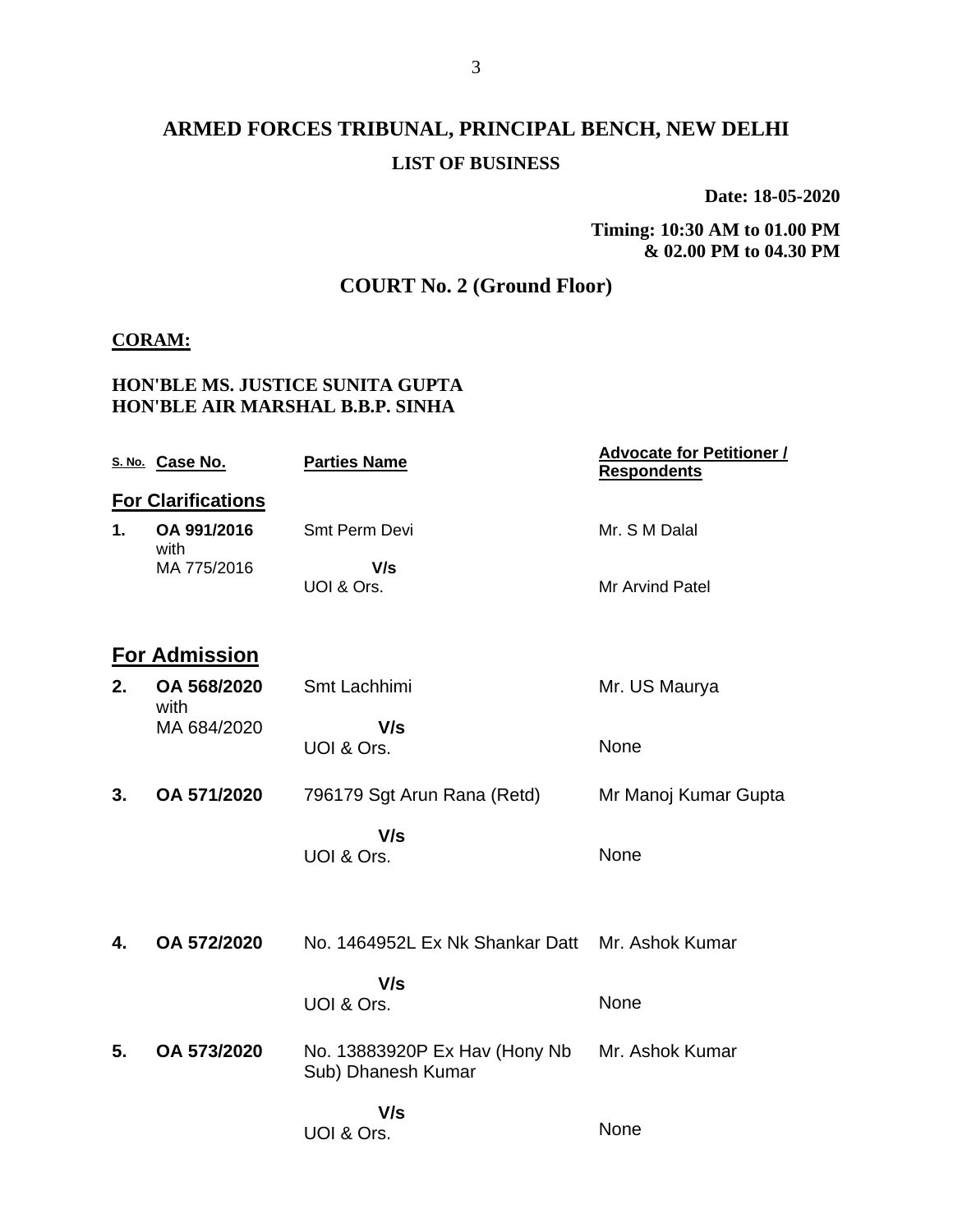| 6.  | OA 574/2020                        | No. 14523757N Ex Hav (Hony Nb<br>Sub) Devendra Kumar Sharma                                                              | Mr. Ashok Kumar             |
|-----|------------------------------------|--------------------------------------------------------------------------------------------------------------------------|-----------------------------|
|     |                                    | V/s<br>UOI & Ors.                                                                                                        | None                        |
|     | <b>Pleadings not complete</b>      |                                                                                                                          |                             |
| 7.  | OA 1129/2018                       | No.2894205Y Ex Nk Sadik Ahmad                                                                                            | Mr. V S Kadian              |
|     |                                    | V/s                                                                                                                      |                             |
|     |                                    | UOI & Ors.                                                                                                               | Mr. Rajesh Kumar Das        |
| 8.  | OA 1464/2018                       | SS-39055A Ex Maj Khan Arqam<br>Saifullah                                                                                 | Mr. SS Pandey               |
|     |                                    | V/s                                                                                                                      | Mr. Karan Siingh Bhati, Sr. |
|     |                                    | UOI & Ors.                                                                                                               | <b>CGSC</b>                 |
| 9.  | OA 252/2019                        | Col Bhaskar Dev Burman (Retd) (IC-<br>45369X)                                                                            | Mr Bihari Lal Verma         |
|     |                                    | V/s                                                                                                                      | Mr. J S Rawat               |
|     |                                    | UOI & Ors.                                                                                                               |                             |
| 10. | OA 475/2019<br>with                | Ex Cpl Shiv Kumar (No 911610 R)                                                                                          | Mr Virender Singh Kadian    |
|     | MA 1043/2019                       | V/s<br>UOI & Ors.                                                                                                        | Mr. Harish V Shankar        |
| 11. | OA 1622/2018                       | Smt Sangita Devi W/O Late Sep<br>Pramod Kumar (No 4572401M)                                                              | Mr Virender Singh Kadian    |
|     |                                    | V/s                                                                                                                      |                             |
|     |                                    | UOI & Ors.                                                                                                               | Mr. Avdhesh Kumar           |
| 12. | OA 164/2019<br>with<br>MA 578/2019 | No. 2765149-N Ex Sep Barge Vinayak Ms. Archana Ramesh<br>Rao Jotiram (Deceased) through Smt<br>Lata Vinayak Barge (wife) |                             |
|     |                                    | V/s                                                                                                                      |                             |
|     |                                    | UOI & Ors.                                                                                                               | Mr. Neeraj, Sr. CGSC        |
| 13. | OA 178/2019                        | No 771859G Ex SGT Reji M Varghese                                                                                        | Mr. VS Kadian               |
|     |                                    | V/s<br>UOI & Ors.                                                                                                        | Mr. Anil Gautam             |
|     |                                    |                                                                                                                          |                             |
| 14. | OA 230/2019<br>with<br>MA 674/2019 | Ex WO Kaushalendra Tripathi (No<br>660733 T)                                                                             | Mr Virender Singh Kadian    |
|     |                                    | V/s<br>UOI & Ors.                                                                                                        | Mr. D K Sabat               |
|     |                                    |                                                                                                                          |                             |